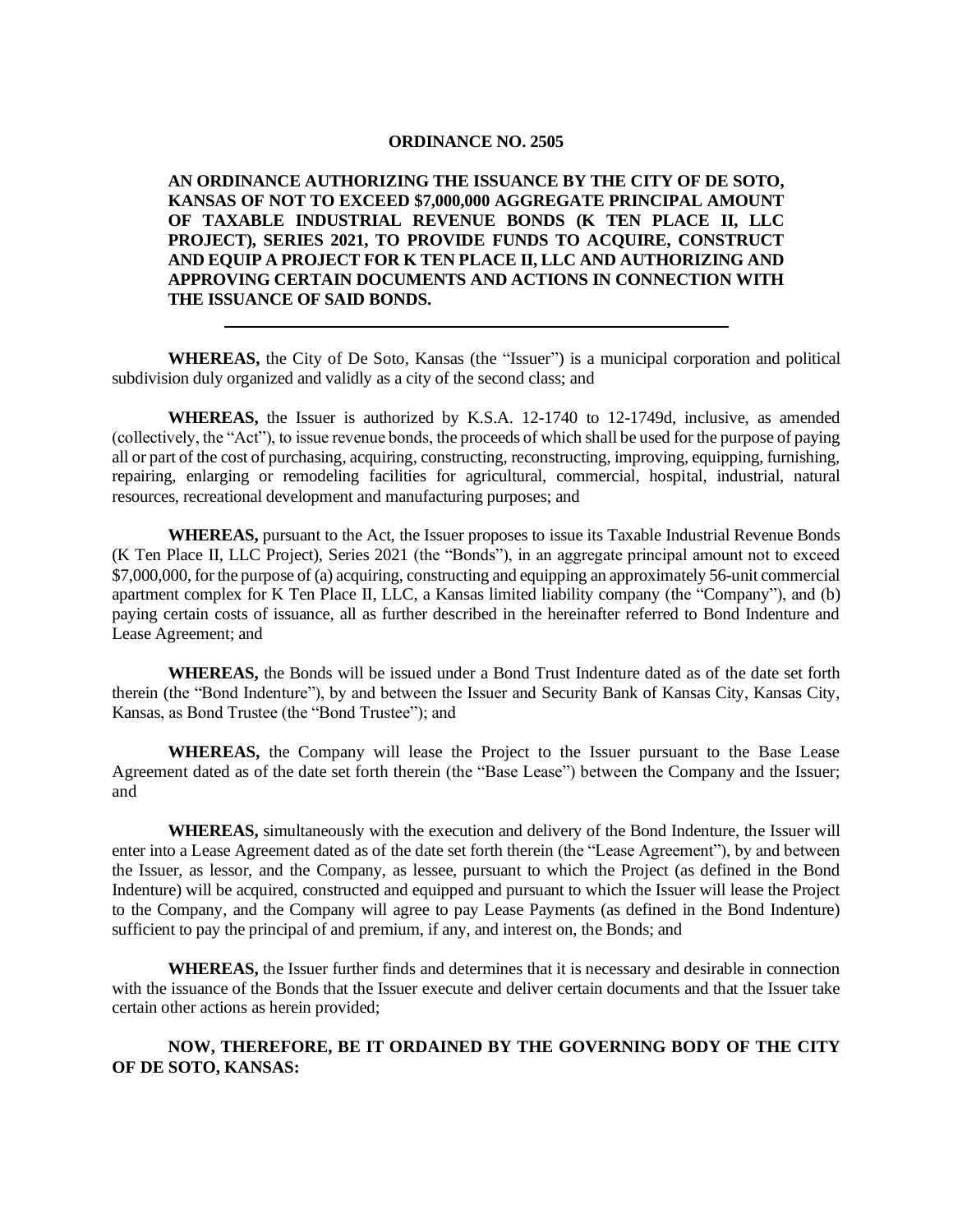**Section 1. Findings and Determinations**. The Issuer hereby makes the following findings and determinations with respect to the Company and the Bonds to be issued by the Issuer, based upon representations made to the Issuer:

(a) The Company has properly requested the Issuer's assistance in financing the costs of the Project;

(b) The issuance of the Bonds for the purpose of providing funds to finance the costs of the Project is in furtherance of the public purposes set forth in the Act; and

(c) The Bonds are being issued for a valid purpose under and in accordance with the provisions of the Act.

**Section 2. Authorization of the Bonds**. The Issuer is hereby authorized to issue the Bonds in the aggregate principal amount of not to exceed \$7,000,000, which shall be issued under and secured by and shall have the terms and provisions set forth in the Bond Indenture. The Bonds shall bear interest at an interest rate not to exceed 2% per annum and shall mature in principal installments with a final maturity date or dates not later than the year 2031, and shall have such redemption provisions, including premiums, and other terms as set forth in the Bond Indenture. The final terms of the Bonds shall be specified in the Bond Indenture, and the signatures of the officers of the Issuer executing such Bond Indenture shall constitute conclusive evidence of their approval and the Issuer's approval thereof.

**Section 3. Limited Obligations**. The Bonds shall be limited obligations of the Issuer, payable solely from the sources and in the manner as provided in the Bond Indenture, and shall be secured by a transfer, pledge and assignment of and a grant of a security interest in the Trust Estate (as defined in the Bond Indenture) to the Bond Trustee and in favor of the owners of the Bonds, as provided in the Bond Indenture. The Bonds and interest thereon shall not be deemed to constitute a debt or liability of the Issuer, the State of Kansas (the "State") or of any political subdivision thereof within the meaning of any State constitutional provision or statutory limitation and shall not constitute a pledge of the full faith and credit of the Issuer, the State or of any political subdivision thereof, but shall be payable solely from the funds provided for in the Lease Agreement and the Bond Indenture. The issuance of the Bonds shall not, directly, indirectly or contingently, obligate the Issuer, the State or any political subdivision thereof to levy any form of taxation therefor or to make any appropriation for their payment. No breach by the Issuer of any such pledge, mortgage, obligation or agreement may impose any liability, pecuniary or otherwise, upon the Issuer or any charge upon its general credit or against its taxing power.

**Section 4. Authorization and Approval of Documents**. The following documents are hereby approved in substantially the forms presented to and reviewed by the Issuer (copies of which documents, upon execution thereof, shall be filed in the office of the City Clerk), and the Issuer is hereby authorized to execute and deliver each of such documents (the "Issuer Documents") with such changes therein (including the dated date thereof) as shall be approved by the officials of the Issuer executing such documents, such officials' signatures thereon being conclusive evidence of their approval and the Issuer's approval thereof:

(a) Bond Indenture providing for the issuance thereunder of the Bonds and setting forth the terms and provisions applicable to the Bonds, including a pledge and assignment by the Issuer of the Trust Estate to the Bond Trustee for the benefit and security of the owners of the Bonds upon the terms and conditions as set forth in the Bond Indenture;

(b) Base Lease Agreement under which the Company will lease to the Issuer the property financed and refinanced with the proceeds of the Bonds in consideration of the Issuer's deposit of the proceeds of the Bonds into the funds described in the Bond Indenture; and